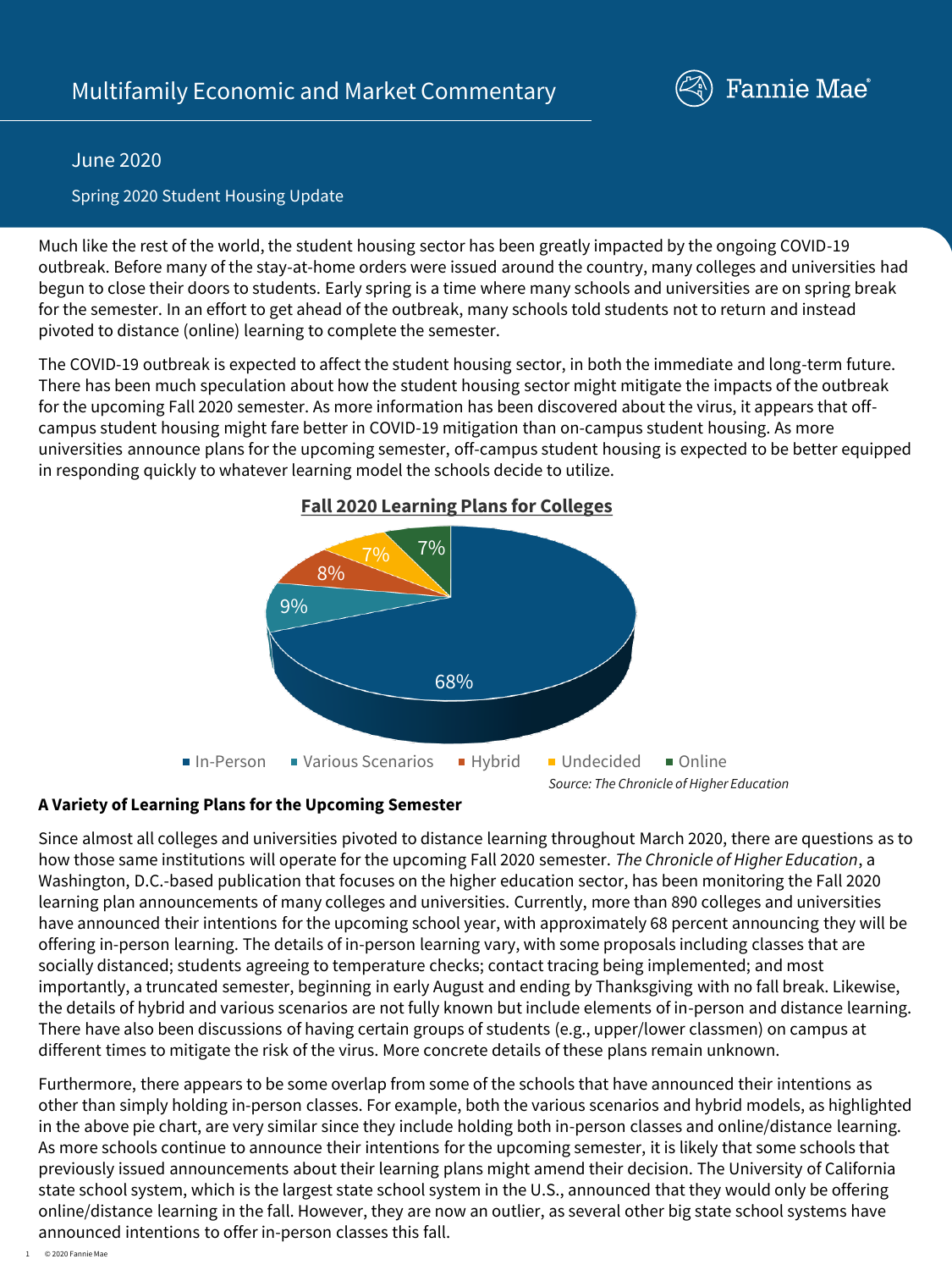# Spring 2020 Student Housing Update

#### **Limited Impact on Supply Expected**

Every year, the amount of new supply is at the forefront of the student housing sector and this year it is even more so. The COVID-19 outbreak closed many colleges and universities around the country, and many of these institutions furloughed or laid off employees as operations came to a halt. New construction is considered an essential business in many states, and in fact, thirty-nine states (including Washington, D.C.) did not halt construction work during the stayat-home orders. Construction in New York, New Jersey, and Michigan was deemed non-essential and the remaining states did not issue orders regarding construction but implemented localized restrictions.

With construction not being impacted in most areas around the country, it appears that all completing supply should deliver on time for the upcoming school year. Off-campus housing is estimated to deliver approximately 48,000 beds this fall, while on-campus housing is expected to deliver approximately 35,000 beds. Indeed, on-campus housing deliveries appear to be much closer to the volume of off-campus housing deliveries, as seen in the chart below. Year over year, off-campus housing deliveries are expected to increase 4.3 percent, whereas on-campus deliveries are expected to increase nearly 46 percent.



## **Student Housing Deliveries** – **through Fall 2020**

Ø)

#### **The Outbreak's Impact on Enrollments**

College enrollments have been decreasing for seven years and early 2020 returns indicate that they are still in decline. According to the National Student Clearinghouse Research Center, Spring 2020 enrollments were down approximately 0.5 percent pre-COVID-19. Although this was a +1.2 percent increase, year-over-year, it is a bit misleading. Since the emergence of COVID-19 in the US, colleges and universities have had to face some harsh realities regarding enrollments for the upcoming Fall 2020-Spring 2021 school year. The biggest and most immediate impact is the decline in international student enrollments.

According to the Institute of International Education, during the 2017-2018 school year international student enrollment in U.S. institutions of higher learning was approximately 891,000 students. In the 2018-2019 school year, that number decreased to 872,000 students. As a result of the global impact of COVID-19 and many of the travel restrictions that have emerged as a result of outbreak, many international students who left U.S. colleges and universities in March 2020 may not be able to return. Furthermore, international students who hoped to begin their college career in the U.S. may have to look elsewhere, as they are also impacted by travel restrictions. To try to mitigate the loss of international students, many colleges and universities altered their enrollment requirements for the upcoming school year. Some schools have eliminated standardized testing (ACT/SAT) requirements, and some schools are granting enrollment to a wider range of candidates that might have previously been waitlisted.

*Source: Axiometrics, a RealPage Company \*Note 2020\* deliveries are not yet finalized, these totals are "underway" as of Q120*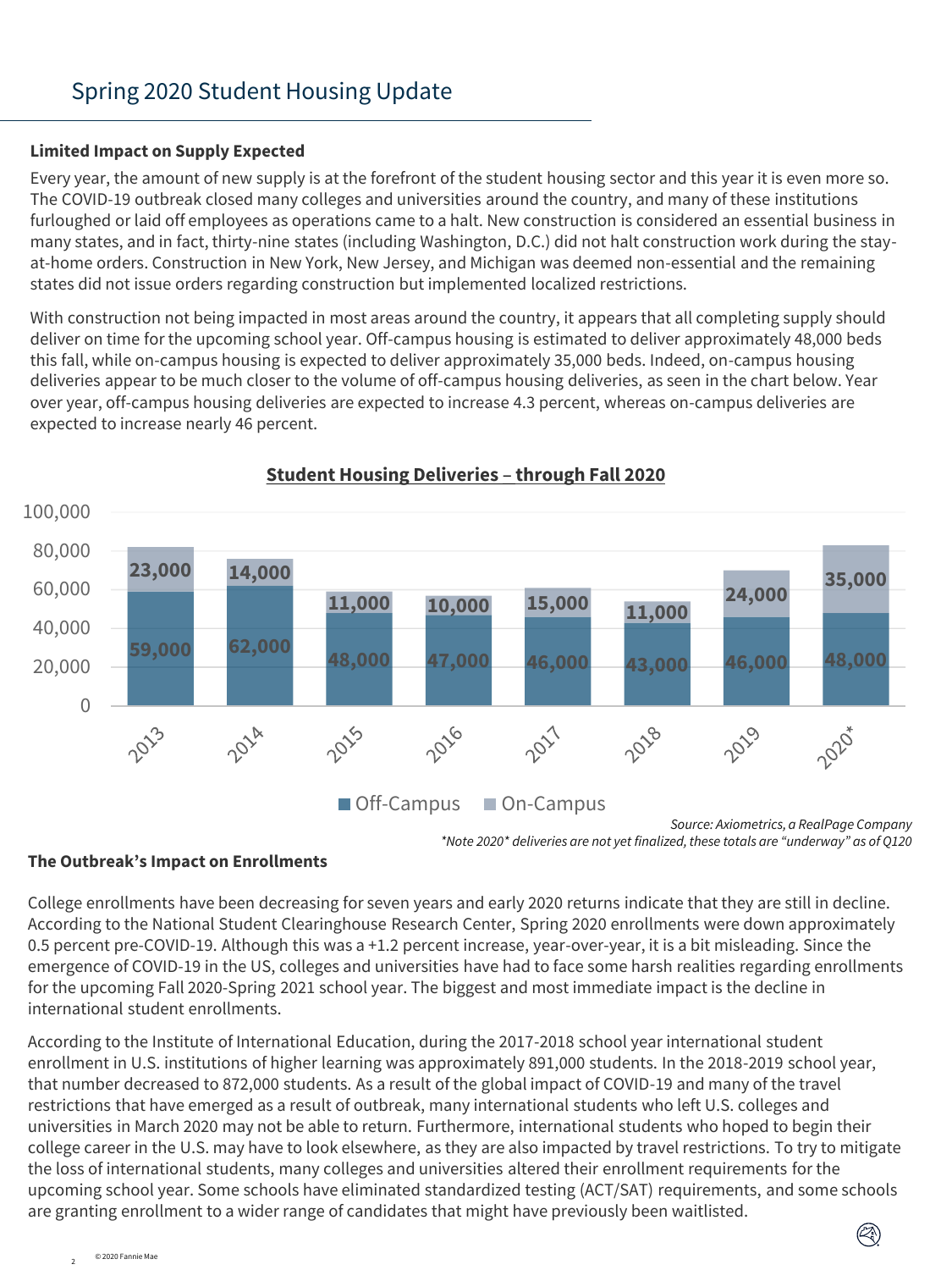#### **Student Housing Fundamentals During COVID-19**

One positive aspect of the student housing sector is the resiliency and flexibility of the off-campus sector. Unlike oncampus housing, which is suffering from full university closures resulting in a mass exodus of students, off-campus student housing properties are still open and operating. Since off-campus student housing properties are not technically affiliated with the universities they serve, the residents who occupy these properties did not have to evacuate once nearby schools announced their pivot to distance learning. The performance of fundamentals at the off-campus student housing properties are on par with pre-outbreak levels.

For instance, Axiometrics Inc., a RealPage Company, has reported that as of April 2020 pre-lease numbers were at approximately 64.8 percent for the upcoming Fall 2020 school year. Year over year, the pre-lease numbers were down only about 0.80 percent, compared to 65.6 percent in April 2019. The significance of the pre-lease numbers being in line with pre-outbreak levels suggests that prospective students/residents appear more willing to occupy off-campus dwellings, perhaps because it is much easier to maintain social distancing requirements, if needed. Off-campus student housing properties, much like conventional multifamily apartments, do not share common areas or restrooms with large numbers of people, thereby lessening the likelihood of spreading the virus. Furthermore, in the event that schools needed to suddenly close again, off-campus housing properties allow students to maintain some semblance of a more typical college experience surrounded by other students, instead of having to attend online classes from their parents' houses, for example.

Although occupancy levels have decreased compared to pre-outbreak levels, off-campus student housing properties are still occupied by residents as they continue to pay rent. Commercial real-estate services firm Berkadia has been conducting monthly surveys regarding the fundamentals of the off-campus student housing sector. In April 2020 approximately 70.5 percent of the 720,000 beds surveyed were occupied; in May 2020, occupancy levels were at 71.2 percent of the 827,000 beds surveyed.

Lastly, rent collections are also on par with 2019 levels. The National Multifamily Housing Council (NMHC) has been tracking conventional multifamily rent payment activity during the outbreak. For the months of April 2020 and May 2020 rent payments were made by approximately 94.6 percent and 95.1 percent of renters, respectively. In regard to student housing payments, property management software company Entrata tracked that rents in April 2020 and May 2020 were made by approximately 93.1 percent and 91 percent of student housing renters, respectively.



#### **Pre-Lease % for Off-Campus Student Housing Properties in April & May**

## **% of Conventional and Off-Campus Student Housing Rents Collected from Renters in April & May**



 $(\mathbb{Z})$ 

*Sources NMHC & Entrata Inc.*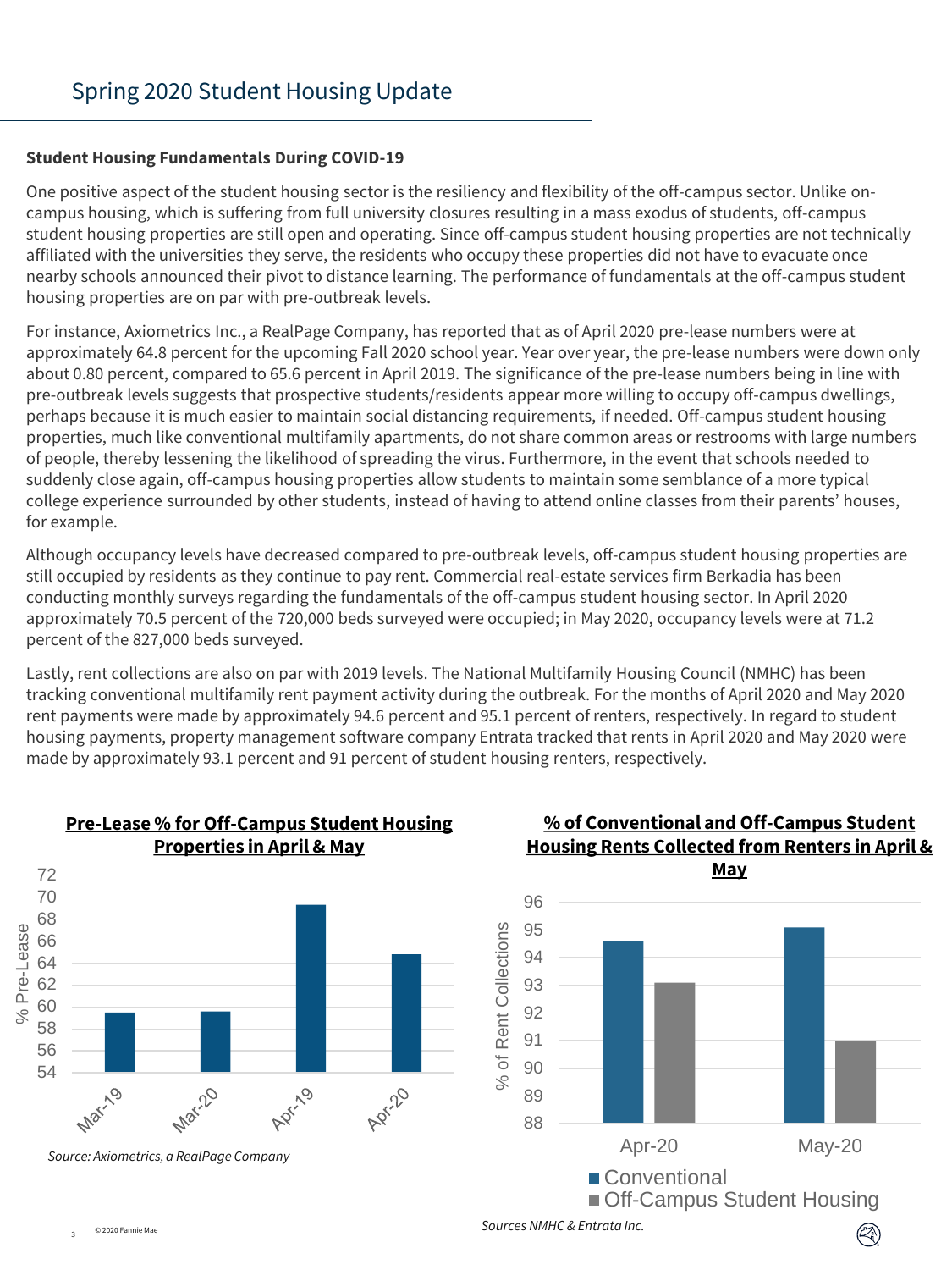#### **Pre-Lease Performance Holding Up**

Even though pre-lease performance for off-campus student housing properties is down slightly year over year, there are properties that are performing quite well despite the outbreak, including some that have pre-lease performance (as of May 2020) at above 75 percent. Considering that the COVID-19 outbreak is continuing throughout the country, it is heartening to see that some student housing properties are continuing to attract students to their residences.

It is worth noting that most of the schools listed below have announced that they plan on in-person learning at some capacity. Virginia Tech University, which has announced that it will be opening with a hybrid model (which includes inperson classes) this upcoming semester, had nearby off-campus student housing properties with a pre-lease performance of 98.7 percent, as of May 2020. The University of Pittsburgh, which also announced its intention to hold inperson classes at its nearby off-campus student housing properties, boasts a pre-lease performance rate of 98.1 percent. Lastly, Appalachian State University, with nearby off-campus properties showing pre-lease performance of 94.9 percent, will be open for in-person learning this upcoming semester.



#### **Schools Pre-Lease Performance >75% As of May 2020**

#### **A New Reality for Student Housing**

Much like the rest of the multifamily sector, the student housing sector is learning to adapt to the COVID-19 outbreak on the fly. Due to the large social aspect of the college experience, we believe it's unlikely that colleges and universities will only offer distance learning during the outbreak, as well as in any future outbreaks. As a result of the current outbreak, many schools may have to expedite changes that would otherwise still be on the back burner. The on-campus student housing sector, in particular, has a number of obstacles to overcome. The current model of packing students into small spaces with shared amenities and facilities is not beneficial during this outbreak and will likely not be in future outbreaks.

However, the shortcomings of the on-campus student housing sector highlight the best qualities of the off-campus student housing sector. The off-campus student housing sector offers residents a social experience in which they can also practice social distancing in, since amenities are less shared than on-campus dormitories. We believe off-campus properties have maintained some normalcy, evidenced by the better-than-expected performance of their fundamentals, which have remained in-line with 2019 levels. As more colleges and universities update their learning plans for the upcoming school year, off-campus properties could become even more attractive to prospective residents.  $\textcircled{c}$ 

© 2020 Fannie Mae